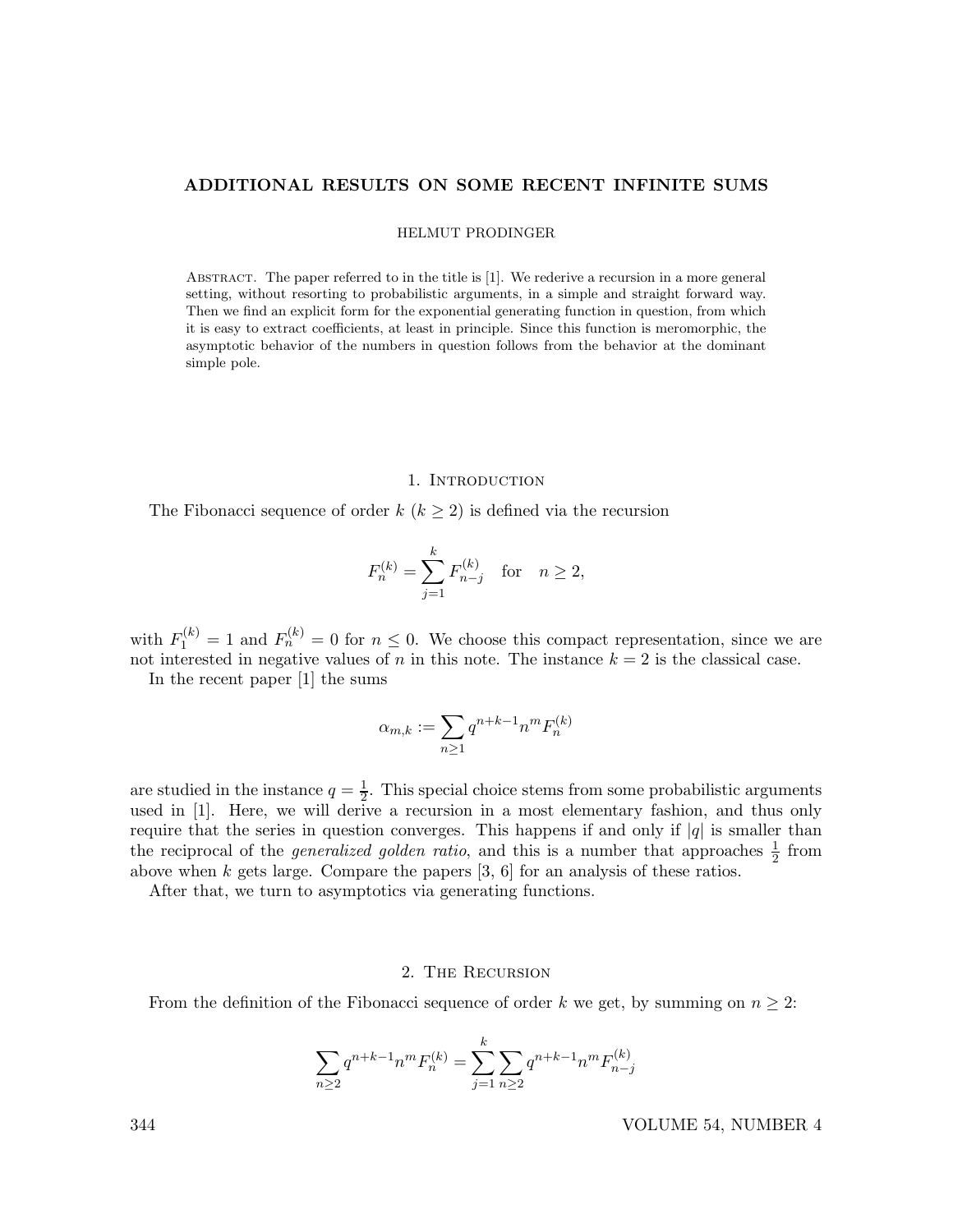or

$$
\alpha_{m,k} - q^k = \sum_{j=1}^k \sum_{n\geq 0} q^{n+j+k-1} (n+j)^m F_n^{(k)}
$$
  
= 
$$
\sum_{r=0}^m \binom{m}{r} j^{m-r} q^j \sum_{j=1}^k \sum_{n\geq 0} q^{n+k-1} n^r F_n^{(k)}
$$
  
= 
$$
\sum_{r=0}^m \sum_{j=1}^k \binom{m}{r} j^{m-r} q^j \alpha_{r,k}.
$$
 (2.1)

For reasons of comparison with [1] we rewrite it:

$$
\alpha_{m,k} = q^k + \sum_{r=0}^{m-1} \sum_{j=1}^k {m \choose r} j^{m-r} q^j \alpha_{r,k} + \sum_{j=1}^k q^j \alpha_{m,k}
$$
  
=  $q^k + \sum_{r=0}^{m-1} \sum_{j=1}^k {m \choose r} j^{m-r} q^j \alpha_{r,k} + \alpha_{m,k} \frac{q^{k+1} - q}{q - 1}$ 

or

$$
\frac{1 - 2q + q^{k+1}}{(1-q)q^k} \alpha_{m,k} = 1 + \sum_{r=0}^{m-1} \sum_{j=1}^k \binom{m}{r} j^{m-r} q^{j-k} \alpha_{r,k}.
$$

For  $q = \frac{1}{2}$ , this is Proposition 1.2 from [1].

# 3. Generating Functions

Now we want to study the behavior of  $\alpha_{m,k}$  for fixed k as  $m \to \infty$ . For that, we introduce the exponential generating functions

$$
A_k(z) := \sum_{m \geq 0} \frac{\alpha_{m,k} z^m}{m!}.
$$

From (2.1) we get by summing

$$
\sum_{m\geq 0} \frac{z^m}{m!} \alpha_{m,k} = q^k \sum_{m\geq 0} \frac{z^m}{m!} + \sum_{r=0}^m \sum_{j=1}^k \sum_{m\geq 0} \frac{z^m}{m!} {m \choose r} j^{m-r} q^j \alpha_{r,k}
$$

or

$$
A_k(z) = q^k e^z + \sum_{j=1}^k q^j \sum_{r \ge 0} \sum_{m-r \ge 0} \frac{z^r \alpha_{r,k}}{r!} \frac{(jz)^{m-r}}{(m-r)!}
$$
  
=  $q^k e^z + \sum_{j=1}^k q^j e^{jz} A_k(z)$ ,

which leads to

$$
A_k(z) = \frac{(1 - q e^z) q^k e^z}{1 - 2q e^z + q^{k+1} e^{(k+1)z}}.
$$

NOVEMBER 2016 345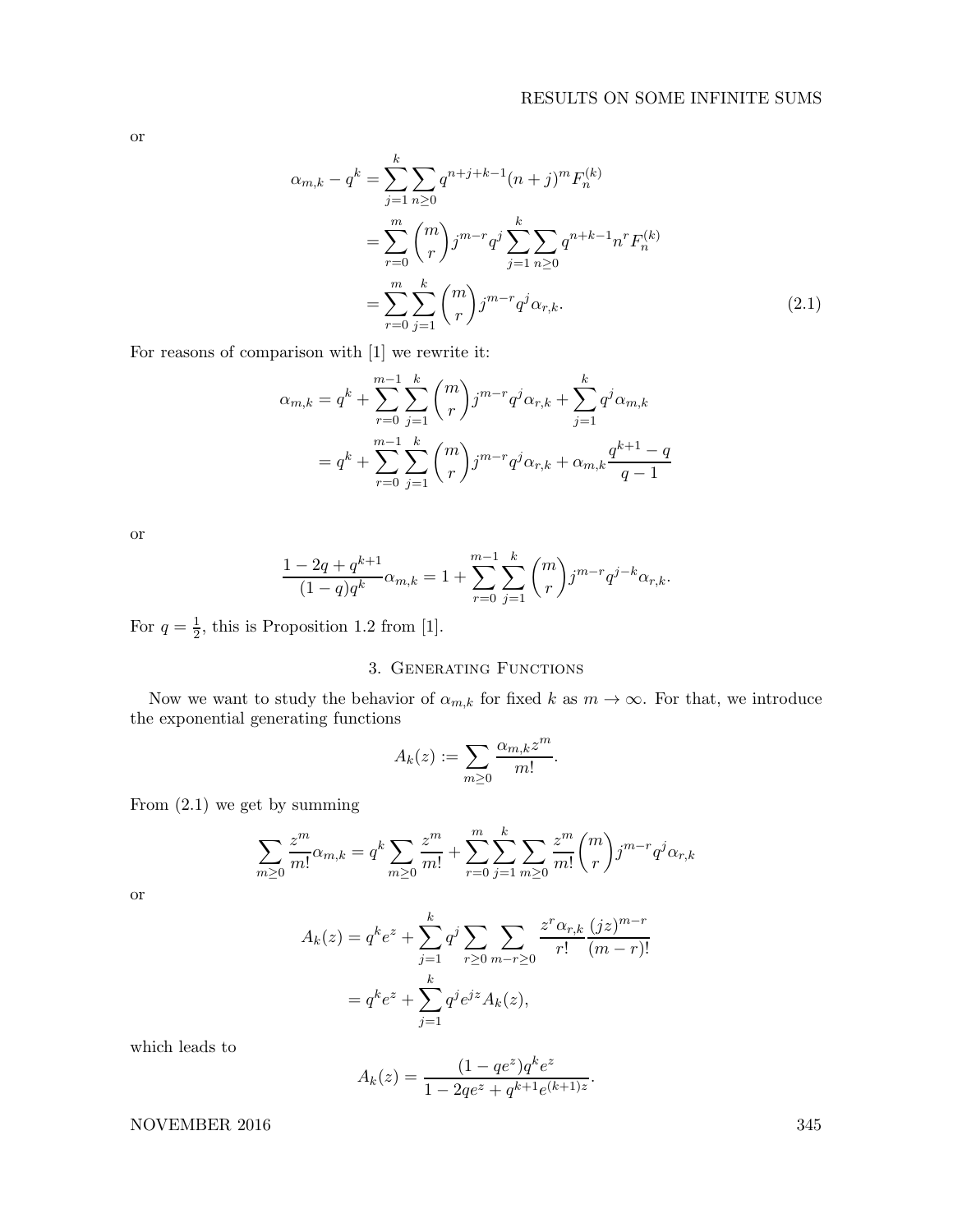## THE FIBONACCI QUARTERLY

From this explicit form it is easy to extract coefficients:

$$
\alpha_{m,k} = m! [z^m] \frac{(1 - q e^z) q^k e^z}{1 - 2q e^z + q^{k+1} e^{(k+1)z}}.
$$

We report the first few instances for  $q = \frac{1}{2}$ , extending the list from [1]:

$$
\alpha_{0,m} = 1, \qquad \alpha_{1,m} = 2^{k+1} - k - 1,
$$
  
\n
$$
\alpha_{2,m} = 2^{2k+3} - (4k+3)2^{k+1} + k^2 + 2k - 1,
$$
  
\n
$$
\alpha_{3,m} = 32^{3k+4} - 3(3k+2)2^{2k+3} + (12k^2 + 18k+1)2^{k+1} - k^3 - 3k^2 + 3k - 1.
$$

Now we turn to asymptotics. The function  $A_k(z)$  is meromorphic, with only simple poles. The asymptotics of such functions is very well understood, see [2]. We must investigate the zeroes of the denominator  $1 - 2qe^z + q^{k+1}e^{(k+1)z}$ . In the following diagram, we depicted them for  $q = 0.4$  and  $k = 7$ .



There is a dominant (=closest to the origin) zero, that we call  $\rho_k(q)$ ; in the example it is about 0.22717. There is a second real solution (0.9163 in the example), which is canceled by a zero of the numerator. Some information of such dominant zeroes can be found e.g. in [3, 6]. For us, a crude approximation, obtained by bootstrapping, will be enough. For an explanation of the method, we refer to [4, 5]. We write  $x = qe^z$ , and write the equation as

$$
x = \frac{1 + x^{k+1}}{2}.
$$

A first approximation is  $x \sim \frac{1}{2}$ ; plugging this into the RHS, this leads to the improved approximation  $\frac{1}{2}(1+\frac{1}{2^{k+1}})$ . In terms of the variable z, this means

$$
\rho_k \sim \log \left( \frac{1}{2q} \left( 1 + \frac{1}{2^{k+1}} \right) \right) \sim -\log(2q) + \frac{1}{2^{k+1}}.
$$

This evaluates to 0.22705 for our running example  $q = 0.4$ ,  $k = 7$ .

The dominant part of  $A_k(z)$  is thus,

$$
A_k(z) = \frac{(1 - qe^z)q^k e^z}{1 - 2qe^z + q^{k+1}e^{(k+1)z}} \sim \frac{C_k(q)}{1 - z/\rho_k(q)}
$$

346 VOLUME 54, NUMBER 4

,